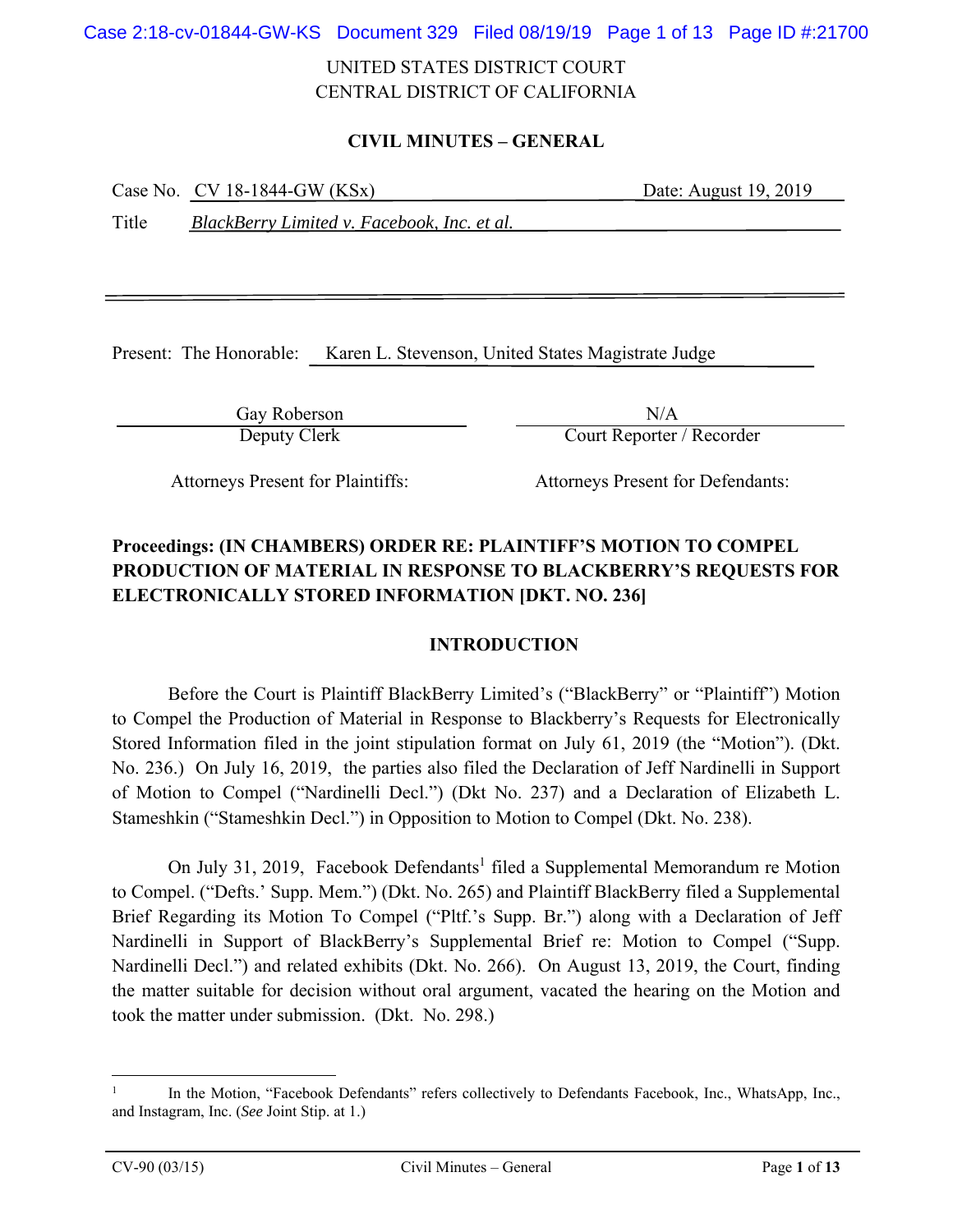Case 2:18-cv-01844-GW-KS Document 329 Filed 08/19/19 Page 2 of 13 Page ID #:21701

## UNITED STATES DISTRICT COURT CENTRAL DISTRICT OF CALIFORNIA

### **CIVIL MINUTES – GENERAL**

|       | Case No. $CV$ 18-1844-GW (KSx)              | Date: August 19, 2019 |
|-------|---------------------------------------------|-----------------------|
| Title | BlackBerry Limited v. Facebook, Inc. et al. |                       |

For the reasons outlined below, the Motion is DENIED.

#### **RELEVANT BACKGROUND**

Plaintiff commenced this patent infringement action against Defendants Facebook, Inc., WhatsApp Inc., and Instagram, Inc. on March 6, 2019. (Dkt. No. 1.) On April 4, 2018, Plaintiff filed the operative First Amended Complaint ("FAC") asserting claims for patent infringement against Defendants Facebook, Inc., WhatsApp Inc., Instagram, Inc., and Instagram, LLC (collectively, "Defendants").2 The FAC alleges that through its BlackBerry Messenger technology, BlackBerry "helped pioneer modern mobile messaging." (FAC ¶ 2.) BlackBerry alleges that Defendants, as "relative late comers to the mobile messaging world . . . created mobile messaging applications that co-opt BlackBerry's innovations, using a number of the innovative security, user interface, and functionality enhancing features that made BlackBerry's products such a critical and commercial success in the first place." (FAC ¶4.) BlackBerry identifies nine patents at issue in the case, U.S. Patent Nos. 7,372,961 (the "'961 Patent"); No. 8,209,634 (the "'634 Patent"); No. 8,279,173 (the "'173 Patent")' No. 8,301,713 (the "'713 Patent"); No. 8,429,236 (the "'236 Patent"); No. 8,677,250 (the "'250 Patent"); No. 9,349,120 (the "'120 Patent"); No. 8,296,351 (the "'351 Patent"); and No. 8,676,929 (the "'929 Patent") (collectively, the "Patents-in Suit"). (FAC ¶¶46-81.)

 As outlined in the FAC, the features covered by the Patents-in-Suit relate to, among other things: security improvements; user interface improvements for mobile devices; the ability to combine mobile gaming and mobile messaging; techniques to reduce power consumption and improve battery life in mobile devices; and techniques "of delivering targeted advertising and content to mobile devises based on user demographics and interest, as well as the location of the user's mobile device and time-based triggers." (FAC ¶5.) Plaintiff alleges that "Defendants have used BlackBerry's own intellectual property to compete with it in the mobile messaging space." (FAC $\P$ 6.)

 $\overline{a}$ 

<sup>2</sup> On April 15, 2019, the Honorable George H. Wu granted the parties' joint stipulation to dismiss Instagram, Inc. from the action, without prejudice, pursuant to Rule  $41(a)(1)(A)(ii)$  of the Federal Rules of Civil Procedure. (Dkt. No. 160).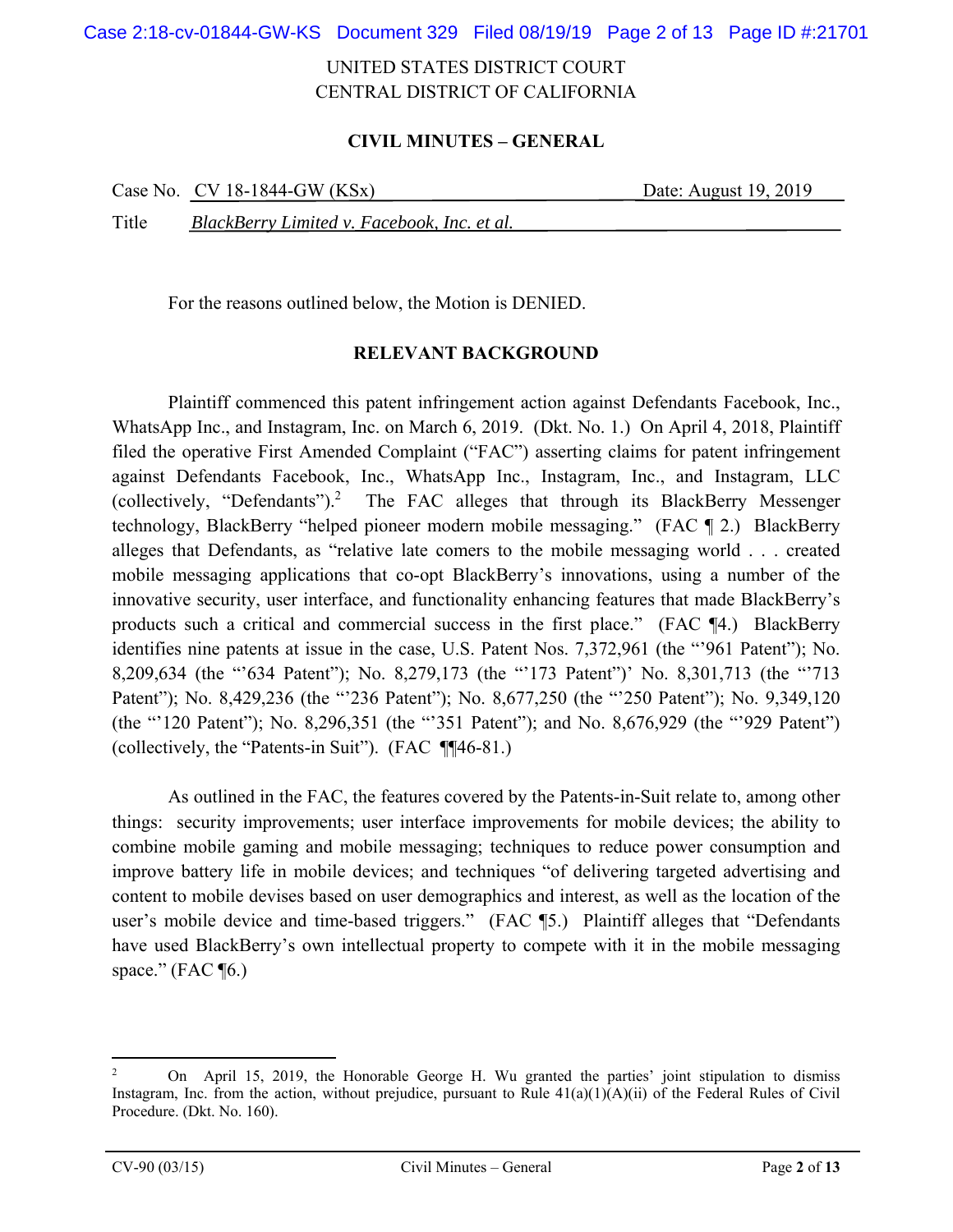Case 2:18-cv-01844-GW-KS Document 329 Filed 08/19/19 Page 3 of 13 Page ID #:21702

## UNITED STATES DISTRICT COURT CENTRAL DISTRICT OF CALIFORNIA

### **CIVIL MINUTES – GENERAL**

|       | Case No. $CV 18-1844-GW (KSx)$              | Date: August 19, 2019 |
|-------|---------------------------------------------|-----------------------|
| Title | BlackBerry Limited v. Facebook, Inc. et al. |                       |

 Plaintiff seeks preliminary and permanent injunctive relief, compensatory damages under 35 U.S.C. § 284, including: an enhancement of damages as a result of Defendants' alleged willful infringement; a finding that this case is exceptional under 25 U.S.C § 285 such that Plaintiff be awarded its reasonable attorney's fees; costs and expenses; and prejudgment and post-judgment interest. (FAC at pp.157-158.)

 On September 4, 2018, Defendants filed an Answer to the FAC and counterclaims. (Dkt. No. 80.) BlackBerry filed its Answer to Defendants' Counterclaims on September 25, 2018. (Dkt. No. 89.) On December 14, 2018, the District Court entered an Amended Stipulated Protective Order (Dkt No. 99) and a Stipulated Order Governing the Production of Electronically Stored Information (the "ESI Order"). (Dkt. No. 100.) The ESI Order established protocols governing the parties' search for and production format of ESI in this lawsuit,

 On May 10, 2019, the Court held a telephonic conference with the parties regarding Facebook's production of documents, including Plaintiff's demand for a search for ESI from the files of Facebook CEO, Mark Zuckerberg ("Zuckerberg") relating to an editorial authored by Zuckerberg that was published in the *Wall Street Journal* on January 24, 2019 (the "Zuckerberg Article"). (Dkt. No. 201.) The Zuckerberg Article discussed aspects of Facebook's targeted advertising technology. (*Id*., *and see* Nardinelli Decl. ¶4, Ex. C.) At the discovery conference, the Court ordered Facebook to conduct searches for "emails directly related to Mr. Zuckerberg's *Wall Street Journal* article and information identified using Plaintiff's two proposed search terms that quote from that article." (Dkt. No. 201*.*) The Court's May 9, 2019 Order was "without prejudice to Plaintiff's ability to seek further production of documents or defendant's right to object to any additional demands for production." (*Id.*)

 On June 10, 2019, the Court held another telephonic conference with the parties regarding discovery disputes, including whether the Court should compel Facebook to run additional searches for advertising-related documents using the parties' agreed ESI search terms Nos. 8-11 and 13 "as identified in the parties' Joint Report Regarding Facebook's Production of Certain ESI." (*See* Dkt. No. 216 (citing Dkt. No. 213).) The Court concluded that briefing was necessary to resolve this dispute and authorized Plaintiff to file a motion to compel in the joint stipulation format under Local Rule 37-2. (*Id*.) This timely Motion followed.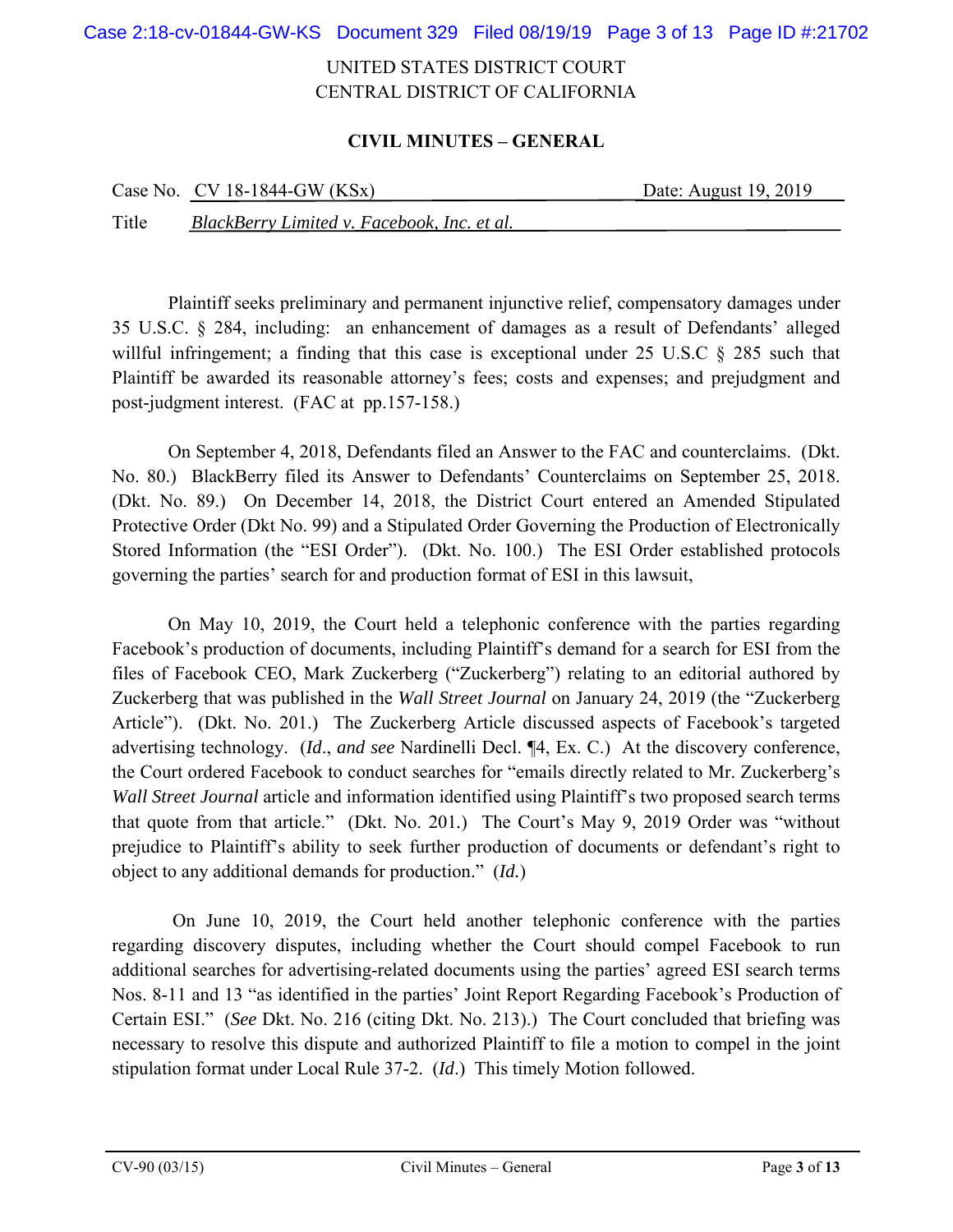Case 2:18-cv-01844-GW-KS Document 329 Filed 08/19/19 Page 4 of 13 Page ID #:21703

## UNITED STATES DISTRICT COURT CENTRAL DISTRICT OF CALIFORNIA

### **CIVIL MINUTES – GENERAL**

Case No. CV 18-1844-GW (KSx) Date: August 19, 2019

Title *BlackBerry Limited v. Facebook, Inc. et al.* 

### **THE DISPUTED DISCOVERY REQUESTS**

BlackBerry propounded ESI Request No. 1 to custodian Mark Zuckerberg, initially listing 15 search terms. (Nardinelli Decl., ¶ 5, Ex. D.) In the meet and confer process, Blackberry modified ESI Terms 8-11 and 13, the terms at issue in the Motion, to the following:

| No. | <b>Modified Search Term</b>                       |
|-----|---------------------------------------------------|
| 8   | (ad OR ads OR advertisement OR advertisements OR  |
|     | advertising) /5 (target OR targets OR targeted OR |
|     | targeting)                                        |
| 9   | (ad OR ads OR advertisement OR advertisements OR  |
|     | advertising) $/5$ (zip OR DMA)                    |
| 10  | (ad OR ads OR advertisement OR advertisements OR  |
|     | advertising) /5 (location OR locations)           |
| 11  | (ad OR ads OR advertisement OR advertisements OR  |
|     | advertising) /5 (location OR locations)           |
| 13  | (ad OR ads OR advertisement OR advertisements OR  |
|     | advertising) /5 (interest OR interests)           |

(Joint Stip. at 3; *and see* Nardinelli Decl. ¶¶ 5-6, Exs. D, E.)

 In addition, on February 9, 2019, Plaintiffs served a Fourth Set of Requests for Production of Documents ("RFPs") that sought the following documents related to the Zuckerberg Article:

### RFP NO. 113:

All documents relating to the preparation of the Zuckerberg Article, including all drafts of same and all communications regarding same.

### RFP No. 114:

All documents and communications relating to the statements from the Zuckerberg Article: "People consistently tell us that if they're going to see ads, they want them to be relevant. That means we need to understand their interests," including but not limited to the factual basis for these statements.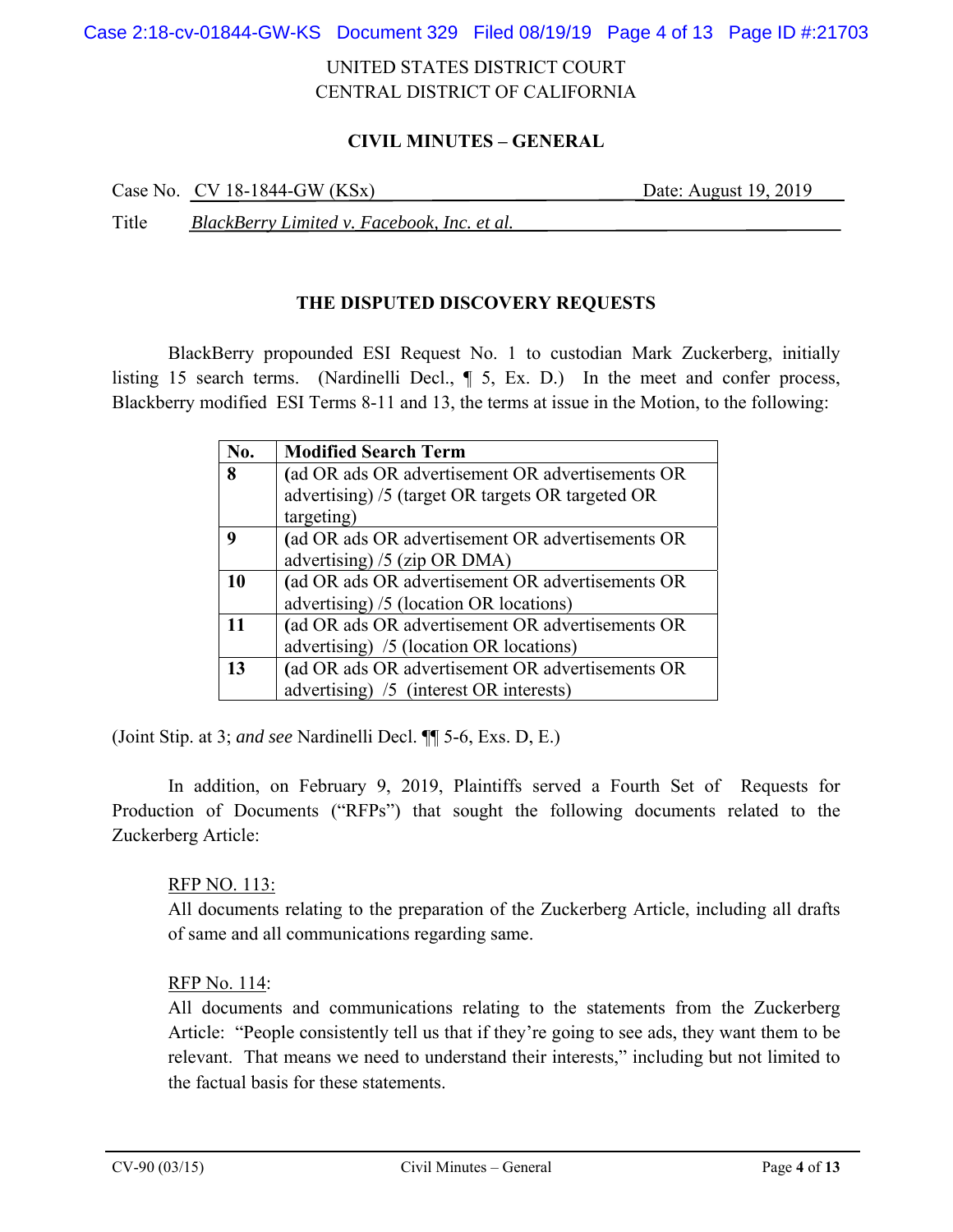Case 2:18-cv-01844-GW-KS Document 329 Filed 08/19/19 Page 5 of 13 Page ID #:21704

## UNITED STATES DISTRICT COURT CENTRAL DISTRICT OF CALIFORNIA

### **CIVIL MINUTES – GENERAL**

|       | Case No. $CV$ 18-1844-GW (KSx)              | Date: August 19, 2019 |
|-------|---------------------------------------------|-----------------------|
| Title | BlackBerry Limited v. Facebook, Inc. et al. |                       |

#### RFP No. 115:

All documents and communications relating to the statements from the Zuckerberg Article: "Although advertising to specific groups existed well before the internet, online advertising allows much more precise targeting and therefore more relevant ads," including but not limited to the factual basis for these statements.

#### RFP NO. 116:

All documents and communications relating to the "categories" referred to in the Zuckerberg Article ("So based on what pages people like, what they click on, and other signals, we create *categories*—for example, people who like pages about gardening and live in Spain—and then charge advertisers to show ads to that category.") (emphasis added).

RFP No. 117:

Documents sufficient to show what comprises the "categories" in the Zuckerberg Article.

### RFP No 118:

All documents and communications relating to charging advertisers to show advertisements "to a category," as referred to in the Zuckerberg Article ("That means we need to understand their interests. So based on what pages people like, what they click on, and other signals, we create categories—for example, people who like pages about gardening and live in Spain—and then *charge advertisers to show ads to that category*.") (emphasis added).

### (Nardinelli Decl. ¶7, Ex. F. (emphasis in original).)<sup>3</sup>

 $\overline{a}$ 

<sup>//</sup>  //

<sup>//</sup> 

<sup>//</sup> 

<sup>//</sup> 

<sup>3</sup> The Court could not locate written responses/objections to Plaintiffs' Fourth Set of RFPs in either party's submissions with the Motion. In any event, BlackBerry does not contend that Facebook failed to timely respond to Plaintiff's RFPs.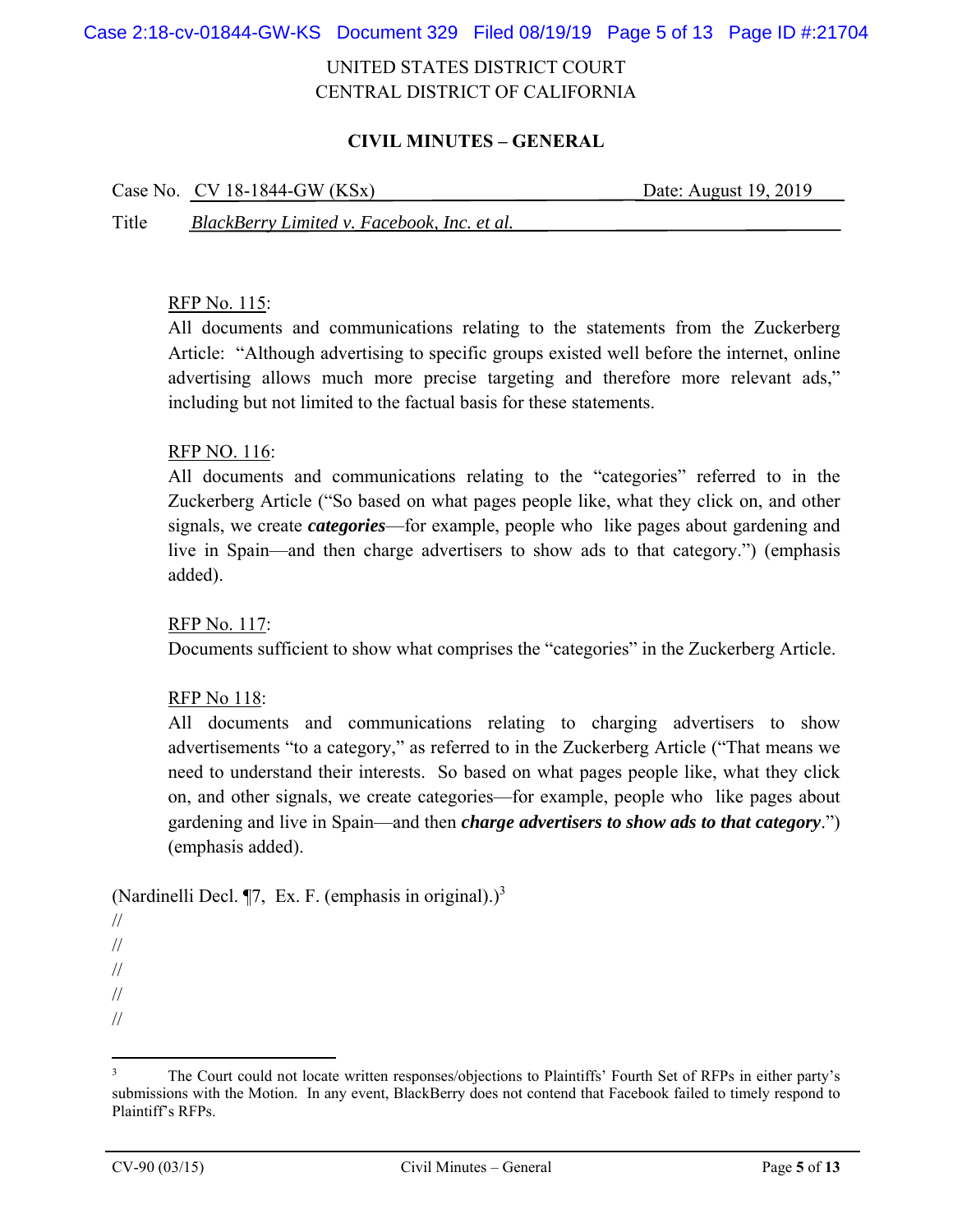Case 2:18-cv-01844-GW-KS Document 329 Filed 08/19/19 Page 6 of 13 Page ID #:21705

## UNITED STATES DISTRICT COURT CENTRAL DISTRICT OF CALIFORNIA

#### **CIVIL MINUTES – GENERAL**

|       | Case No. $CV 18-1844-GW (KSx)$              | Date: August 19, 2019 |
|-------|---------------------------------------------|-----------------------|
| Title | BlackBerry Limited v. Facebook, Inc. et al. |                       |

#### **THE MOTION**

#### **A. Plaintiff's Position**

In Motion, Plaintiff presents two issues: (1) whether Facebook should be compelled to run ESI Search Terms 8-11, and 13 through Zuckerberg's email for a three year period to identify documents responsive to Plaintiff's Fourth Set of RFPs; and (2) whether the Court should modify Facebook's current document review procedures for the Zuckerberg documents, which require Plaintiff's counsel to review all potentially responsive documents, i.e., all of the "hits" identified as containing the ESI search terms, at a computer located at Facebook's offices.

#### **1. Zuckerberg Email Search with ESI Search Terms 8-11 and 13**

With respect to Issue No. 1, concerning the search of Zuckerberg email, Plaintiff seeks discovery concerning the alleged infringement of BlackBerry's patents relating to the delivery of targeted advertising and, specifically, the alleged infringement of the '351 Patent and '929 Patent. (Joint Stip. at 2.) Plaintiff states that both these patents "relate to a network-andsoftware architecture built to deliver ads and content in response to location- or time-based signals." (*Id.*) In connection with the claims relating to the accused '351 and '929 Patents, Blackberry argues that the Zuckerberg Article "discuss[ed] the patented technology" and in it Zuckerberg "emphasized that Facebook's accused ad platform serves ads based on predefined information categories and targets based on "signals" including location[.]" (*Id.*; *and see* Nardinelli Decl. ¶ 4, Ex. C.) Blackberry maintains that in response to statements in the Zuckerberg Article, "BlackBerry propounded RFPs and ESI requests to unearth further statements made by Facebook—including Mr. Zuckerberg—about the value and functionality of the accused ads technology, including ESI Terms 8-11 and 13." (Joint Stip. at 2-3.)

Blackberry argues that ESI Search Terms 8-11 and 13 are relevant "[b]ecause Facebook's ad-targeting systems are central to the case, BlackBerry issued the same terms to additional Facebook engineers . . [and] Facebook ran those terms without complaint." (Joint Stip. at 3.) Moreover, Blackberry emphasizes that although Facebook "issued the same terms—nearly verbatim—to four separate BlackBerry custodians," Facebook has refused to run these terms against Zuckerberg's documents. (*Id*. at 3-4.) BlackBerry argues, Facebook's objections to the ESI search against Zuckerberg's email, seeks to extend the "apex" doctrine, which can shield a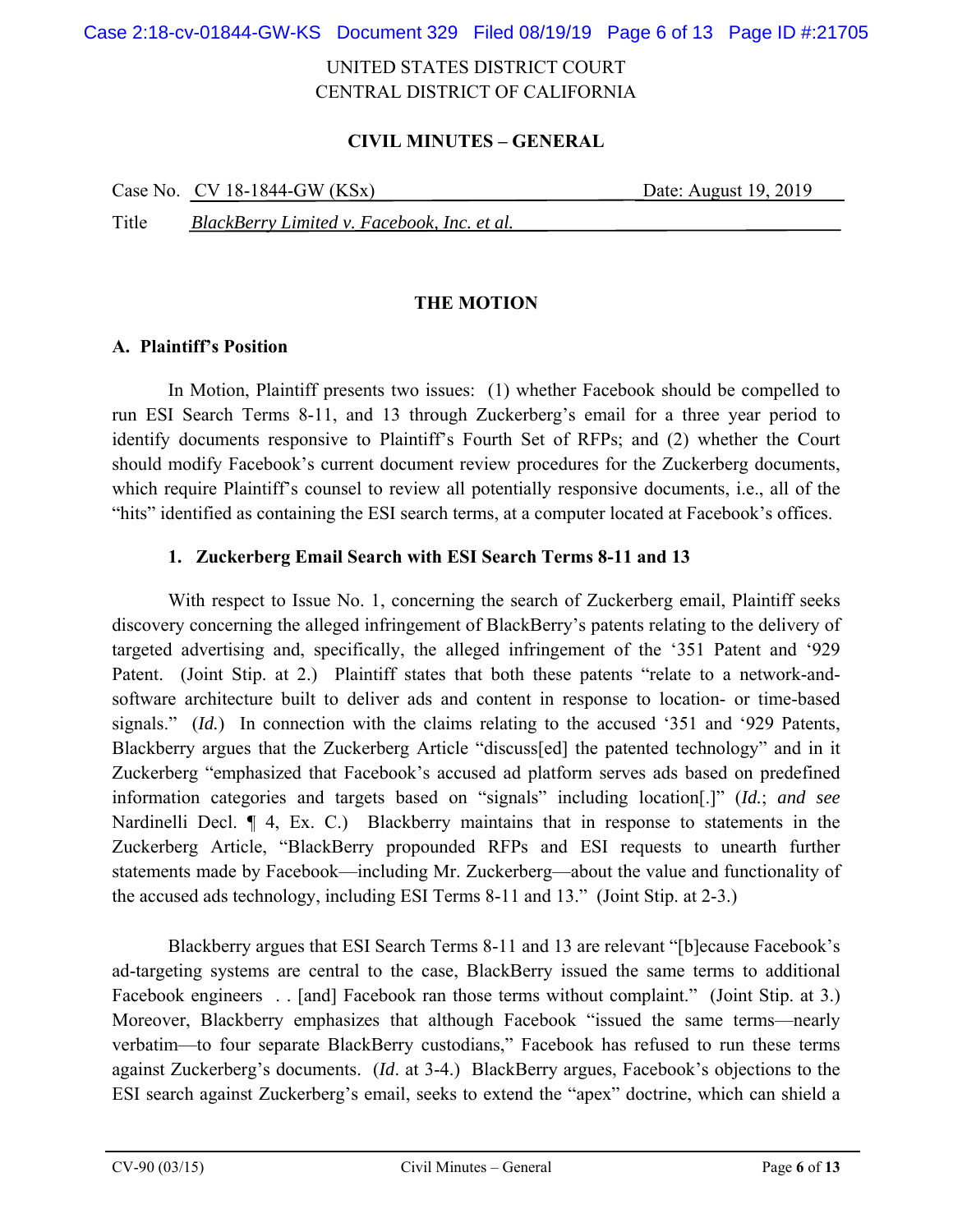Case 2:18-cv-01844-GW-KS Document 329 Filed 08/19/19 Page 7 of 13 Page ID #:21706

## UNITED STATES DISTRICT COURT CENTRAL DISTRICT OF CALIFORNIA

### **CIVIL MINUTES – GENERAL**

|       | Case No. $CV 18-1844-GW (KSx)$              | Date: August 19, 2019 |
|-------|---------------------------------------------|-----------------------|
| Title | BlackBerry Limited v. Facebook, Inc. et al. |                       |

corporation's highest level executives from deposition unless and until efforts have been made to obtain the relevant information from lower level personnel, to ESI production.<sup>4</sup> (Id. at 4.) BlackBerry urges that the discovery sought is proportionate to the needs of the case because Blackberry is not seeking "advertising' documents generally, but rather only documents that hit on search terms relating specifically to location-and time-based targeting." (*Id.* at 10). Finally, BlackBerry argues that the discovery is not duplicative of information obtained from other custodians who "received the same advertising terms as Mr. Zuckerberg." (*Id.*)

#### **2. Request to Modify the Current ESI Review Protocol**

With respect to Issue No. 2, Plaintiff argues that Facebook's on-site review requirement is unduly burdensome, creates additional delay in obtaining production of the relevant responsive documents, and is unnecessary to protect the security of the documents sought. (Joint Stip. at 4- 5.) Plaintiff contends that Facebook's procedure forced "BlackBerry to review every hit at the offices of [Facebook's] counsel" and the "review set included documents that Facebook conceded are irrelevant and that Facebook conceded to not warrant any protections beyond those offered by the protective order." (Joint Stip. at 4.) BlackBerry notes that the review procedure "required four on-site visits by BlackBerry's counsel." (*Id.*) BlackBerry insists that it finished its review on June 11, 2019 and has repeatedly asked "Facebook to produce the documents marked as responsive, and to propose a protocol for handling any documents that Facebook contends to warrant extra protections," but as of July 2, 2019, Facebook had done neither. (*Id*.)

### **B. Facebook's Position**

In opposition to the Motion, Facebook challenges both the relevance and proportionality of BlackBerry's requests that ESI Search Terms 8-11 and 13 be run against Zuckerberg's email. Facebook argues that ESI Search Terms 8-11 and 13 are not proportionate "when applied to Mr. Zuckerberg." (Joint Stip. at 13.) While Plaintiffs point to sentences in the Zuckerberg Article that may refer to the accused technology, according to Facebook, "[t]hese sentences say nothing about Mr. Zuckerberg's 'familiarity with the accused technology,' personal knowledge of the operation of Facebook's advertising system architecture, or any personal knowledge about 'value

1

<sup>4</sup> *See, e.g., Google Inc. v. American Blind & Wallpaper Factory, Inc*., No. C 03-5340 JF (RS), 2006 WL 2578277, at \* 3, n.3 (N.D. Cal. Sept. 6, 2006) ("Courts generally refuse to allow the immediate deposition of a high level executive, often given the sobriquet "apex deponent," before the testimony of lower level employees with more intimate knowledge of the case has been secured." (internal citation omitted)).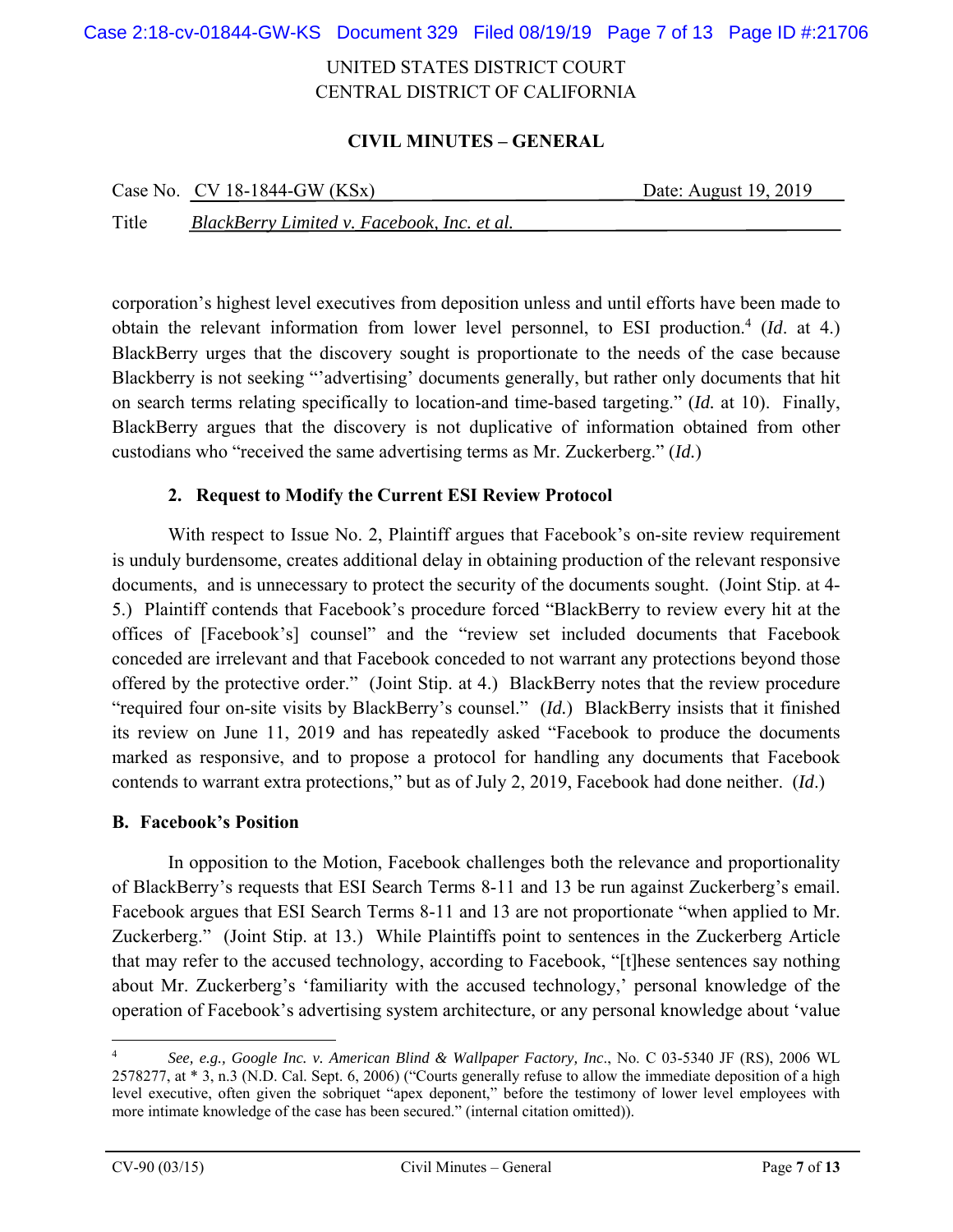Case 2:18-cv-01844-GW-KS Document 329 Filed 08/19/19 Page 8 of 13 Page ID #:21707

## UNITED STATES DISTRICT COURT CENTRAL DISTRICT OF CALIFORNIA

### **CIVIL MINUTES – GENERAL**

|       | Case No. $CV$ 18-1844-GW (KSx)              | Date: August 19, 2019 |
|-------|---------------------------------------------|-----------------------|
| Title | BlackBerry Limited v. Facebook, Inc. et al. |                       |

or strategy' of the accused features." (Joint Stip. at 13.) Facebook further states that it "has provided for BlackBerry's review of emails about the drafting of [the Zuckerberg Article]." (*Id.*) Facebook claims that BlackBerry, frustrated by the fact that the documents it has reviewed thus far related to the drafting of the Zuckerberg Article do not discuss "the value, importance, or implementation of the accused advertising technology beyond the statement in the editorial," Blackberry now "seeks to dig through Mr. Zuckerberg's files indiscriminately[.]" (*Id.*)

Facebook argues that the ESI Search Terms 8-11and 13 are overbroad and "likely to generate a significant number of mis-hits." (Joint Stip. at 16.) Facebook also contends that BlackBerry has not demonstrated a need for this search of Zuckerberg's email because "Zuckerberg's email will not alter how the underlying source code of the product works and is thus irrelevant to infringement." (*Id*.) Facebook insists that even if BlackBerry is able to identify statements regarding "unique value" Zuckerberg places on the business model that relies upon the targeting advertising technology, "BlackBerry does not explain how it would plan to use any such statements that exist or how it would ensure that any such statements are tied to any allegedly patented features[.]" (*Id*. at 17.)

With respect to BlackBerry's request to modify the review protocol, Facebook argues that significant security concerns weigh against allowing the less stringent review protocols that BlackBerry seeks. (Joint Stip. at 20.) Facebook argues that notwithstanding the existence of a protective order, Zuckerberg's public role and the fact of a previous leak of his email warrants the heightened protections against inadvertent disclosure afforded by the present review protocol. (Joint Stip. at 21.)

### **C. The Parties' Supplemental Briefing**

In its Supplemental Memorandum, Facebook reemphasizes that ESI from Zuckerberg is unnecessary. Facebook argues that Plaintiff will have adequate opportunity to delve into the specifics regarding the operation of Facebook's advertising platform through depositions of Facebook Engineering Managers, Allen Lui and Ori Hanegby, who are scheduled to be deposed on August 2 and August 22, respectively. (Defts.' Supp. Mem. at 1.) Facebook also notes that BlackBerry recently deposed "Pratiti Raychoudhury, a Vice President and Head of Research, regarding user and advertiser studies" and on August 20 BlackBerry will depose another 30(b)(6)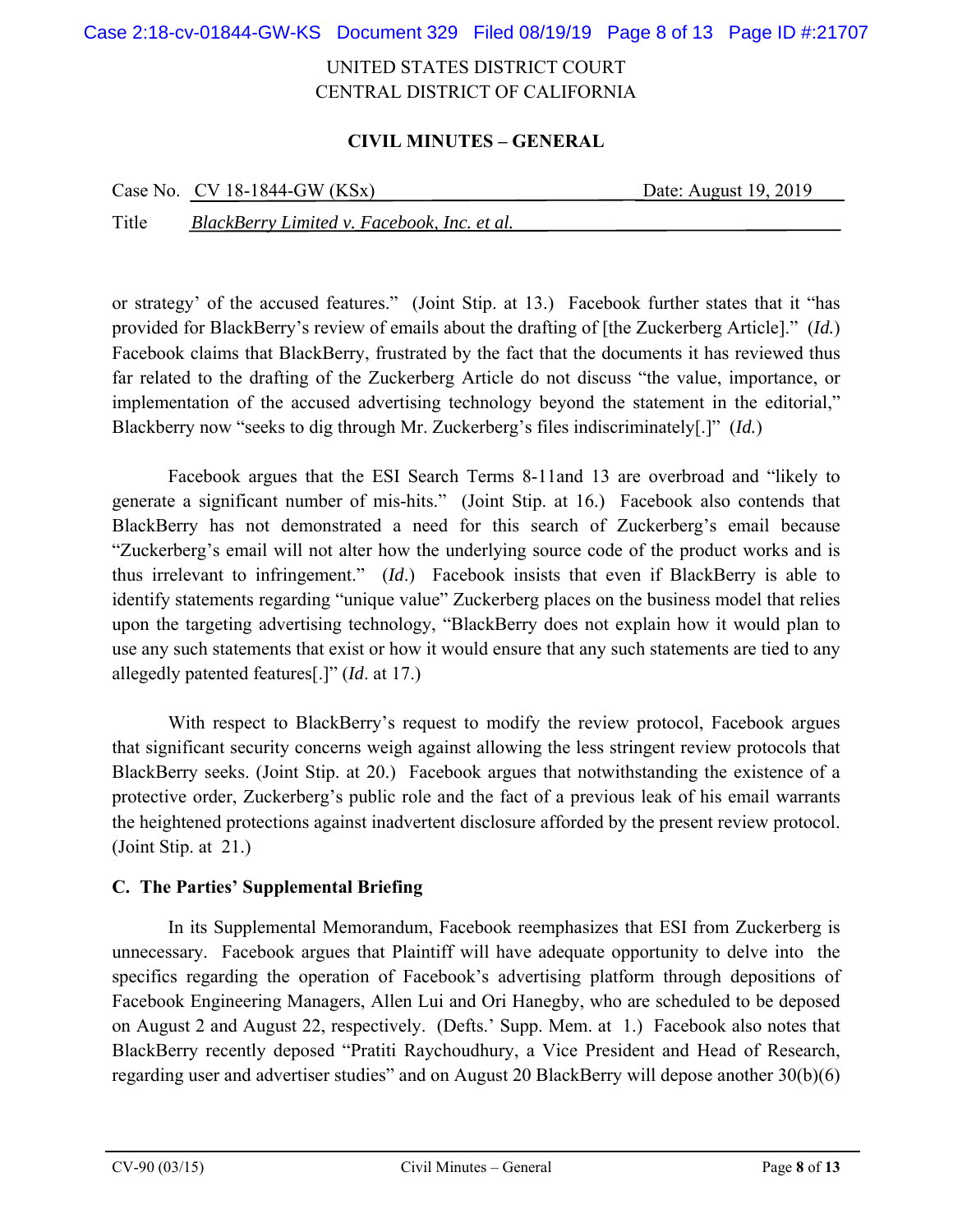Case 2:18-cv-01844-GW-KS Document 329 Filed 08/19/19 Page 9 of 13 Page ID #:21708

## UNITED STATES DISTRICT COURT CENTRAL DISTRICT OF CALIFORNIA

### **CIVIL MINUTES – GENERAL**

|       | Case No. $CV 18-1844-GW (KSx)$              | Date: August 19, 2019 |
|-------|---------------------------------------------|-----------------------|
| Title | BlackBerry Limited v. Facebook, Inc. et al. |                       |

witness, Facebook's Finance Director, "on many topics relating to Facebook's financials, including advertising related data." (*Id.* at 1-2*.*)

Facebook argues that it has continued to "address any reasonable ESI Requests from BlackBerry" and continues to produce documents and ESI related to advertising. (*Id.* at 2.) Facebook reiterates its position that given this ongoing discovery relating to the specifics of Facebook's advertising platform and operations, any "high level" discussions by or with Zuckerberg about the company's advertising strategy are simply not relevant to the patent infringement claims at issue here. (*Id.* at 2.) Finally, Facebook, asserts that the initial review of Zuckerberg's ESI "from the first set of search terms" has confirmed the need for the stringent review protocols. (*Id.*)

BlackBerry, in its Supplemental Brief, rejects Facebook's contention that ESI Search Terms 8-11 and 13 are over broad as to Zuckerberg's email, noting that the same terms were run against Facebooks' own engineers and Facebook requested "that BlackBerry run them against the inventors of the patents as issue." (Pltf.'s Supp. Br. at 1.) Blackberry maintains that the "terms are aimed specifically at Facebook's accused system, which enables time- and locationbased advertising delivery." (*Id.* at 1.) Blackberry argues that it seeks Zuckerberg's "insight" and "understanding of the way this technology works, as well as the unique value he placed on this business model in relation to company strategy." (*Id.* at 3 (internal quotation marks omitted).) On that basis, Blackberry contends that the information sought is relevant because Zuckerberg "is involved in highest-level discussions regarding the accused advertising systems." (*Id.*) Further, BlackBerry argues that a single incident where confidential Facebook documents were leaked to a foreign government does not justify Facebook's insistence on a heightened review protocol for Zuckerberg's email in this case because Facebook has no evidence to "suggest that BlackBerry has or will deliberately leak Mr. Zuckerberg's emails." (*Id.* at 4.)

### **LEGAL STANDARD**

Under Rule 26 of the Federal Rules of Civil Procedure, a party may obtain discovery concerning any nonprivileged matter that is relevant to any party's claim or defense and proportional to the needs of the case. FED. R. CIV. P. 26(b)(1). As amended in December 2015, Rule 26(b)(1) identifies six factors to be considered when determining if the proportionality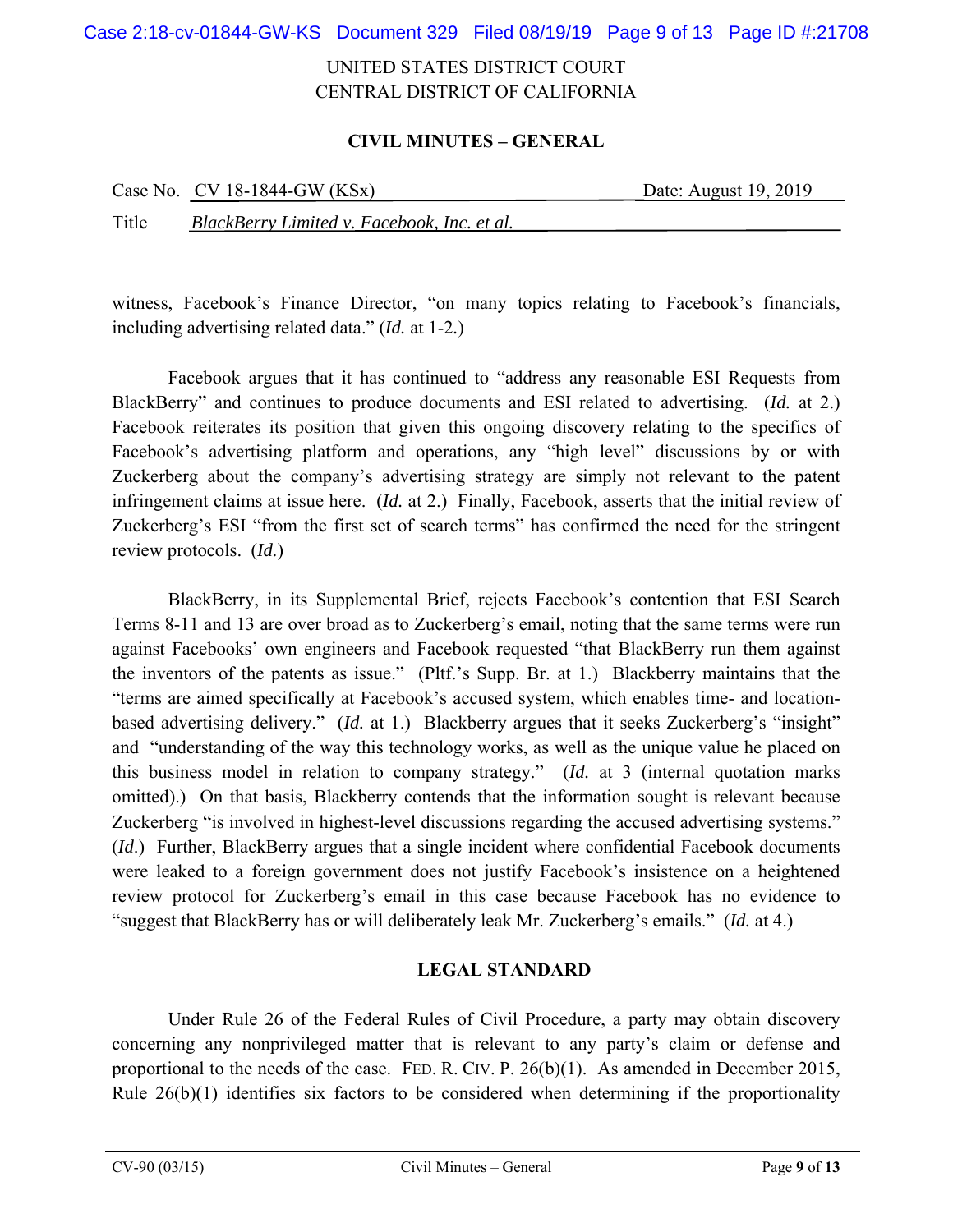Case 2:18-cv-01844-GW-KS Document 329 Filed 08/19/19 Page 10 of 13 Page ID #:21709

## UNITED STATES DISTRICT COURT CENTRAL DISTRICT OF CALIFORNIA

### **CIVIL MINUTES – GENERAL**

|       | Case No. $CV 18-1844-GW (KSx)$              | Date: August 19, 2019 |
|-------|---------------------------------------------|-----------------------|
| Title | BlackBerry Limited v. Facebook, Inc. et al. |                       |

requirement has been met, namely, the importance of the issues at stake in the action, the amount in controversy, the parties' relative access to the relevant information, the parties' resources, the importance of the discovery in resolving the issues and whether the burden or expense of the proposed discovery outweighs its likely benefit. *Id.* Relevant information need not be admissible to be discoverable. *Id.*

Rule 37 provides that "[a] party seeking discovery may move for an order compelling an answer, designation, production, or inspection." FED. R. CIV. P. 37(a)(3). The party seeking to compel production of documents under Rule 34 has the "burden of informing the court why the opposing party's objections are not justified or why the opposing party's responses are deficient." *Best Lockers, LLC v. American Locker Group, Inc.,* Case. No. SACV 12-00403 CJC (ANx), 2013 WL 12131586, at \*4 (C.D. Cal. Mar. 27, 2013).

District courts have broad discretion in controlling discovery. *See Hallett v. Morgan*, 296 F.3d 732, 751 (9th Cir. 2002). When considering a motion to compel, the Court has similarly broad discretion in determining relevancy for discovery purposes. *Surfvivor Media, Inc. v. Survivor Productions*, 406 F.3d 625, 635 (9th Cir. 2005) (citing *Hallet,* 296 F.3d at 751).

### **DISCUSSION**

While the scope of discovery permitted under Rule 26(b) is broad, it is not without limits. *See* FED. R. CIV. P. 26(b)(1). Following the 2015 amendments to Rule 26, the Court must consider both relevance and proportionality in determining whether the scope of discovery that a party seeks is appropriate. Further, the court must limit the frequency or extent of discovery if it determines that the "discovery sought is unreasonably cumulative, or duplicative, or can be obtained from some other source that is more convenient, less burdensome, or less expensive." FED. R. CIV. P. 26(b). As discussed below, the Court finds that BlackBerry's request to apply ESI Search Terms 8-11 and 13 to Zuckerberg's emails, after having already searched for documents using search terms specifically targeted to the statements made in the Zuckerberg Article, seeks discovery that is neither relevant nor proportionate to the claims and defenses at issue in this patent infringement action.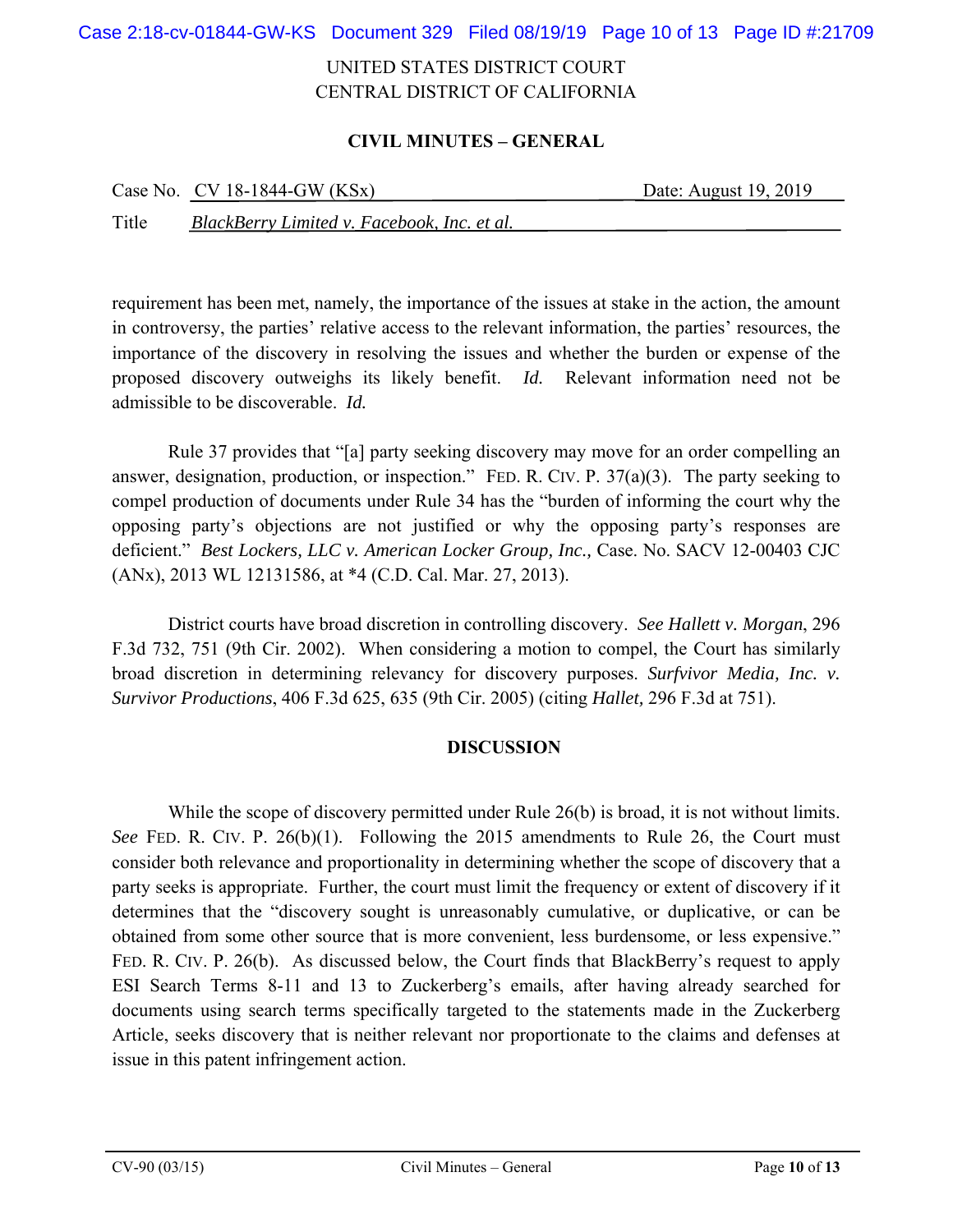Case 2:18-cv-01844-GW-KS Document 329 Filed 08/19/19 Page 11 of 13 Page ID #:21710

## UNITED STATES DISTRICT COURT CENTRAL DISTRICT OF CALIFORNIA

### **CIVIL MINUTES – GENERAL**

|       | Case No. $CV$ 18-1844-GW (KSx)              | Date: August 19, 2019 |
|-------|---------------------------------------------|-----------------------|
| Title | BlackBerry Limited v. Facebook, Inc. et al. |                       |

### **A. The Discovery Sought is Not Proportionate to the Needs of the Case**

One of the enumerated proportionality factors on Rule 26(b), as amended, is "the importance of the discovery in resolving the issues." FED. R. CIV. P. 26(b)(1). Here, the adjudication of the infringement claims in this action will turn on the specifics of the Patents-in-Suit and the implementing source code for those accused patents. To the extent BlackBerry's discovery demand arises from the Zuckerberg Article, a very generic statement for public consumption regarding the company's advertising methods, there is nothing in that editorial to suggest Zuckerberg has "personal knowledge" that is relevant to the Patents-in-Suit at issue in this case. Therefore, the Court is not persuaded that the searches of Zuckerberg's email with ESI Search Terms 8-11 and 13 will be of importance in resolving the issues in this case.

The fact that Facebook used the same ESI Search Terms 8-11 and 13 in seeking discovery from BlackBerry personnel does not alter the Court's conclusion. The fact that the same search terms were used against other custodians, including opposing witnesses, is not sufficient to establish the relevance or proportionality of running searches using those terms against *Zuckerberg's* email. The Court rejects BlackBerry's contention that in resisting this discovery, Facebook attempts to extend the "apex" doctrine to document production. Not so. The issue here is grounded in relevance.

Facebook cites several decisions from district courts in Delaware, Missouri, and Nebraska that have limited production of a CEO's email when there was insufficient connection to the actual issues in dispute. (*See* Joint Stip. at 18.) While these authorities are not binding on this Court, they are nonetheless persuasive in these circumstances where BlackBerry has not shown that Zuckerberg has "unique or personal knowledge of the subject matter that warrants [his email] information." *Lutzeier v. Citigroup Inc*., Case No. 4:14-cv-00183-RLW, 2015 WL 430196, at \*7 (E.D. Mo. Feb. 2, 2015).

Indeed, in a pre-motion discovery conference before this Court, counsel for Blackberry acknowledged that "Zuckerberg is probably far afield of the specific implementation." (Stameshkin Decl. ¶3, Ex. R.) But in patent litigation, "specific implementation" of the accused technology is a core issue in the case. The Zuckerberg Article does not provide an adequate nexus with any of the accused technology to assume that Zuckerberg may have personal knowledge regarding any specific implementation or source code sufficient to justify the broad ranging email search that Plaintiff seeks in the Motion. BlackBerry urges that running ESI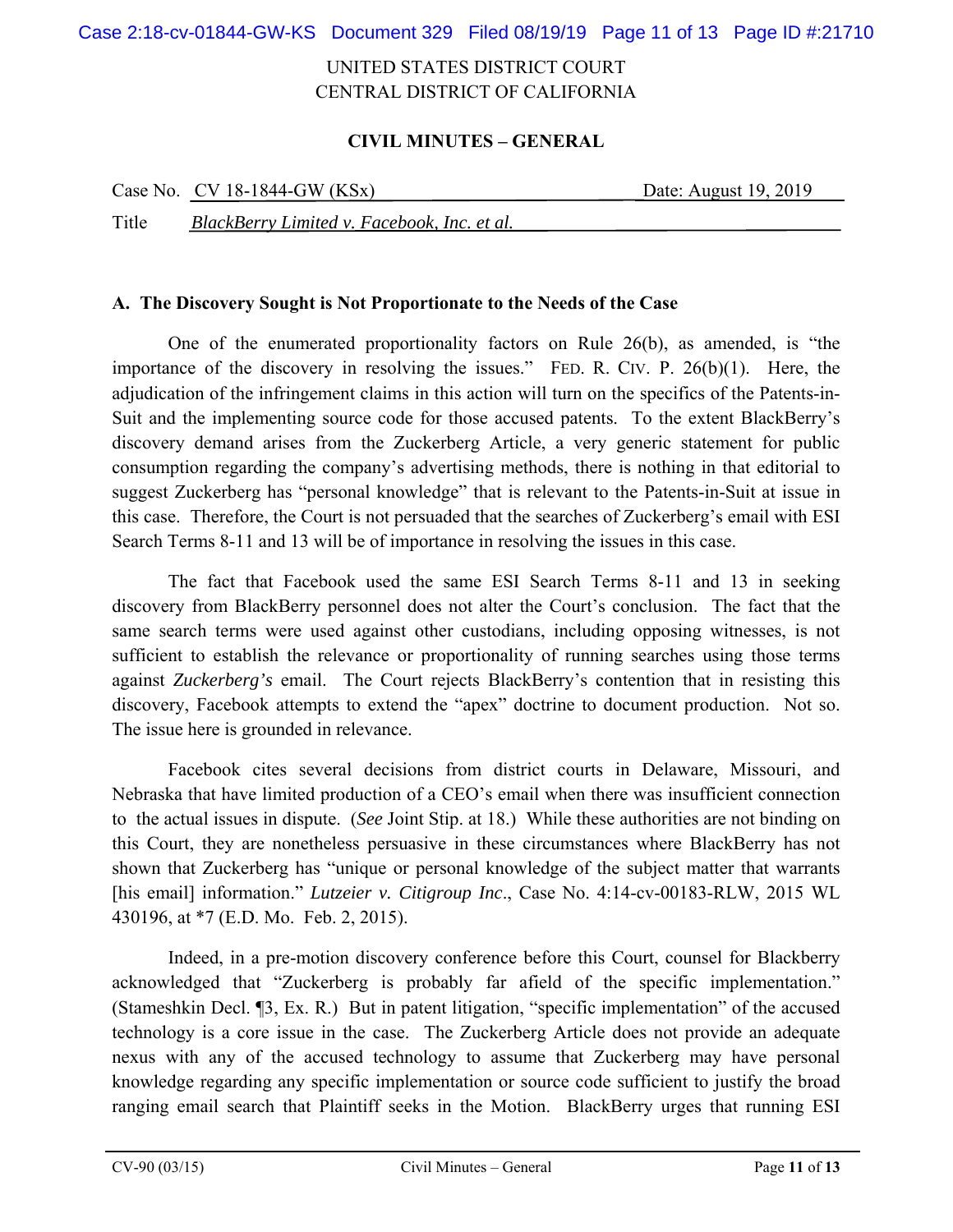Case 2:18-cv-01844-GW-KS Document 329 Filed 08/19/19 Page 12 of 13 Page ID #:21711

## UNITED STATES DISTRICT COURT CENTRAL DISTRICT OF CALIFORNIA

### **CIVIL MINUTES – GENERAL**

|       | Case No. $CV 18-1844-GW (KSx)$              | Date: August 19, 2019 |
|-------|---------------------------------------------|-----------------------|
| Title | BlackBerry Limited v. Facebook, Inc. et al. |                       |

Search Terms 8-11 and 13 on Zuckerberg's email is warranted because of Zuckerberg's "unique knowledge of the accused technology." (Pltf.'s Supp. Br., at 4.) But nothing in the Zuckerberg Article indicates or suggests that Zuckerberg has personal knowledge regarding the accused technology and the Zuckerberg Article is the singular basis on which Blackberry posits the relevance of the discovery sought by the Motion.

# **B. Applying the ESI Search Terms re: Advertising to Zuckerberg's Email is Not Equivalent to Applying Those Terms to Emails of Engineers Directly Involved in Development and Implementation of the Accused Patents**

The Court is also unpersuaded by Blackberry's argument that simply because the same search terms were run against the emails of Facebook's engineers and used to search for emails from Blackberry's inventors, that necessarily means that discovery sought by running ESI Search Terms 8-11 and 13 against Zuckerberg's emails is de facto relevant and proportionate. Running these ESI search terms against the email of personnel directly involved in the technical development, implementation, and operation of the accused technology is not the same as running those search terms against the emails of the CEO of a global technology company whose primary business model is "advertising" writ large. The search terms themselves, even as agreed by the parties, do not define proportionality. Nor does the ESI Order. Rather, proportionality must be assessed by considering the specific context of the custodian and/or repository against which the search terms will be applied. On the record presented here, the Court concludes that BlackBerry's inquiry into Zuckerberg discussions at "the highest level" about its advertising functionality and business strategy is too attenuated from the infringement issues to be established – or refuted—in this lawsuit to warrant running ESI Search Terms 8-11 and 13 through the entirety of Zuckerberg's email for a three-year period.

Consequently, Facebook is not required to conduct a search of the Zuckerberg emails using Search Terms 8-11 and 13. Because the Court denies the request for searches of Zuckerberg's email, the Court need not reach Plaintiff's request that the Court modify the review protocol for the Zuckerberg email.

### **CONCLUSION**

Accordingly, the Motion is DENIED in its entirety. In the Joint Stipulation and Supplemental Memoranda, the parties did not address any award of expenses, including